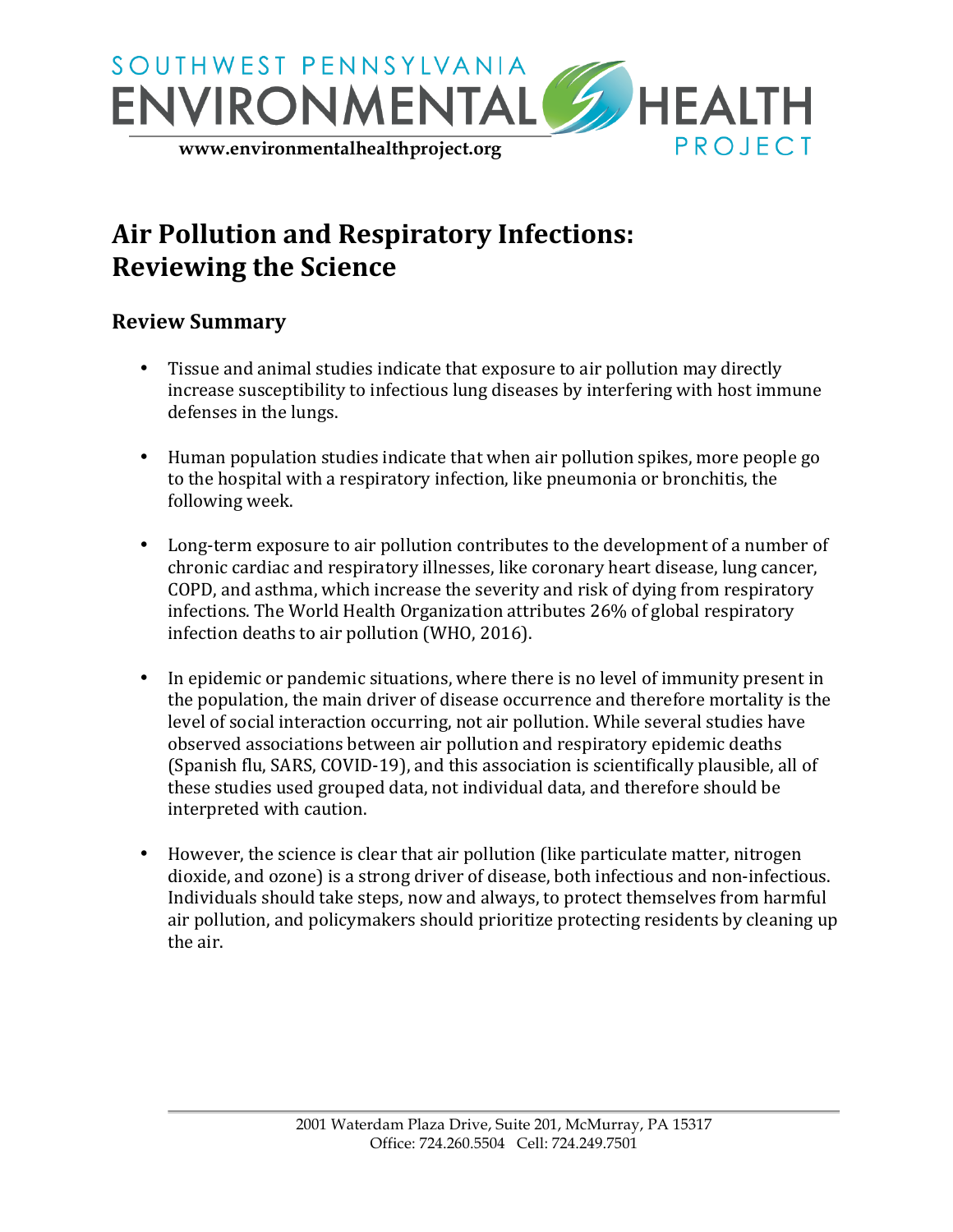### Lab studies examining the relationship between air pollution and **respiratory infections**

A variety of research points to the conclusion that exposure to air pollution, both long and short term, may increase susceptibility to infectious lung diseases. Experiments on lab animals demonstrate that exposure to air pollutants - including particulate matter (PM) (Zhao et al., 2014, Zelikoff et al., 2003), nitrogen dioxide  $NO<sub>2</sub>$ )(Chauhan et al., 2003, Rose et al., 1989), and ozone  $(0<sub>3</sub>)(0$ livieri et al., 2005, Schlesinger et al., 1987) – increased susceptibility to both bacterial and viral lung infections by interference with immune defenses. Three specific pathophysiologic mechanisms, as demonstrated through lab studies, appear to be at play: inhibition of bronchial ciliary function, impaired alveolar macrophage response, and altered cytokine release.

One of the first lines of defense the body has against respiratory pathogens are cilia, which are the tiny hair-like structures that line the tubes of the respiratory tract. They move together in a wave-like pattern to transport mucus, which traps small particles like dust, pollen, and germs, up and out of the lungs. Cilia, however, can become overwhelmed by the toxicity or the volume of pollutants like nitrogen dioxide or particulate matter, thereby slowing or even stopping the transport of unwanted inhaled material out of the body (Cao et al., 2020, Bayram et al., 1998, Helleday et al., 1995). The longer a pathogen is sitting next to the cells lining the inside of the lungs, called the epithelium, the better chance it has of invading and colonizing, causing infection.

Alveoli are the tiny air sacs within the lungs at the end of the bronchioles (the smallest branches of the airway tubes). The alveoli perform the critically important job of absorbing oxygen into and removing carbon dioxide from the blood steam. They also contain one of the next line of defense of the immune system: the alveolar macrophages. A macrophage is a type of white blood cell that is responsible for detecting, consuming, and destroying invaders like bacteria and viruses, but also microscopic pollutants like particulate matter. Studies show us that when macrophages are working actively to clear the lungs of particulate matter, they are less efficient at removing pathogens that cause infectious diseases (Becker et al., 2003, Selgrade et al., 1994, Frampton et al., 1989, Kumae et al., 2006).

Cytokines are proteins that help regulate the immune system by acting as messengers between cells. They are responsible for many important functions of the immune system, like helping the alveolar macrophages recruit other immune cells to aid in eliminating pathogens. But too much cytokine production can lead to sustained inflammation, which may lead to worse outcomes in an infected individual. Studies indicate that exposure to air pollution both decreases the helpful production of cytokines in response to a pathogen and increases the overproduction of inflammation-causing cytokines (Michael et al., 2013, Sawyer et al., 2010, Devalia et al., 1993). Through these mechanisms, individuals exposed to air pollution may be more susceptible to infections and also fare worse once they have acquired them.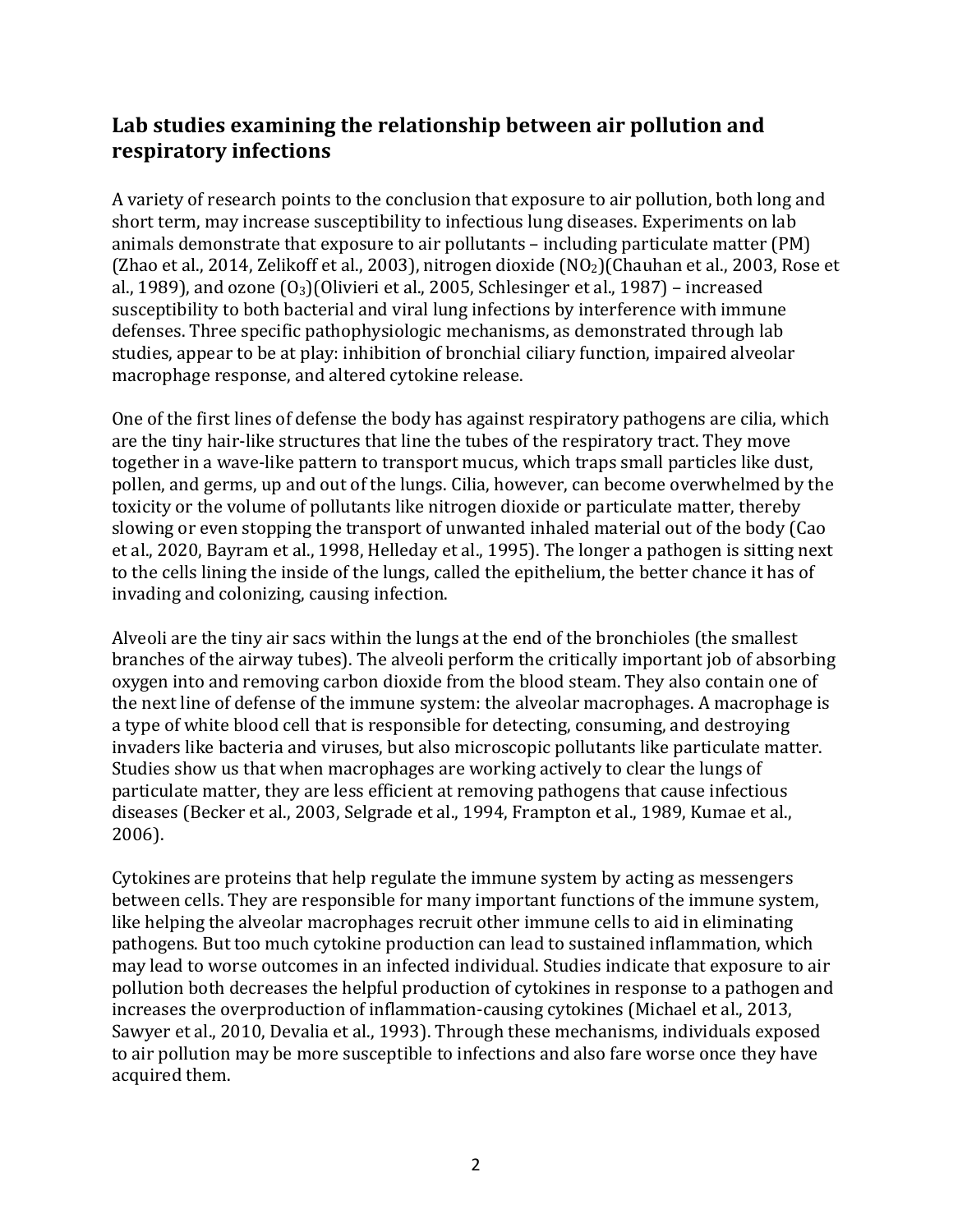#### **Human population studies examining the impact of air pollution on healthcare utilization for respiratory infections**

Many epidemiologic studies have found positive relationships between exposure to air pollution and healthcare utilization for infectious lung diseases. Effects were seen across the human lifespan, with the strongest associations seen in young children and the elderly. Healthcare utilization data helps us understand patterns of specific diseases. Doctor's office and ER visits tell us more (but not all) about incidence of the disease than hospitalizations, since only severe cases are hospitalized. Hospitalizations can give us an idea about incidence but are a better indicator that more severe disease is occurring.

A meta-analysis of seventeen studies reviewed the relationship between daily levels of ambient air pollution and hospital visits (ER visits and hospital admissions) for pneumonia in children under 18 (Nhung et al., 2017). Their analysis showed positive associations between short-term exposure to all pollutants considered  $(PM_{2.5}, PM_{10}, SO_2, NO_2, and O_3)$ and pediatric hospital visits due to pneumonia. That is, a few days after an area experienced poor air quality, more children went to the hospital with pneumonia. The associations were observed even in countries with low mean levels of pollution, such as in New Zealand, where the 24-hour average for  $PM_{2.5}$  is  $\leq 11 \mu g/m^3$ .

A separate meta-analysis looked at long-term exposure to particulate matter ( $PM_{2.5}$ ) and occurrence of acute lower respiratory infections (ALRI) in young children (0-2 years old), which includes both pneumonia and bronchitis (Mehta et al., 2011). A 10  $\mu$ g/m<sup>3</sup> increase in  $PM_{2.5}$  annual average concentration was associated with a 12% increased risk of ALRI occurrence as measured by either physician diagnosis or hospitalization.

A research study done along the Wasatch Front in Utah, an area with periodic high levels of outdoor air pollution, examined 4,336 pneumonia cases across several hospitals and found positive associations between levels of  $PM_{2.5}$  above 12  $\mu$ g/m<sup>3</sup> within 6 days of presentation to the ER and instances of pneumonia, severe pneumonia, and inpatient mortality, particularly in individuals over 65 years of age (Pirozzi et al., 2017). The researchers estimated that reducing  $PM_{2.5}$  daily averages below this level would prevent 76-112 cases of pneumonia in this region.

Similarly, Croft et al. (2018) found that increased ER visits and hospitalizations for pneumonia and influenza were associated with increased  $PM_{2.5}$  concentrations during the previous week. Tian et al. (2019) found a similar pattern with pneumonia and both  $PM_{2.5}$ and  $PM_{10}$ . Li et al. (2017) found that  $PM_{2.5}$ ,  $PM_{10}$ ,  $NO<sub>2</sub>$ ,  $SO<sub>2</sub>$ , and CO exposures were associated with increased outpatient visits for acute bronchitis and pneumonia.

### **Epidemic-specific studies**

Studies on community-acquired pneumonia and influenza are helpful in understanding patterns of incidence and severity of respiratory infections in relation to air pollution.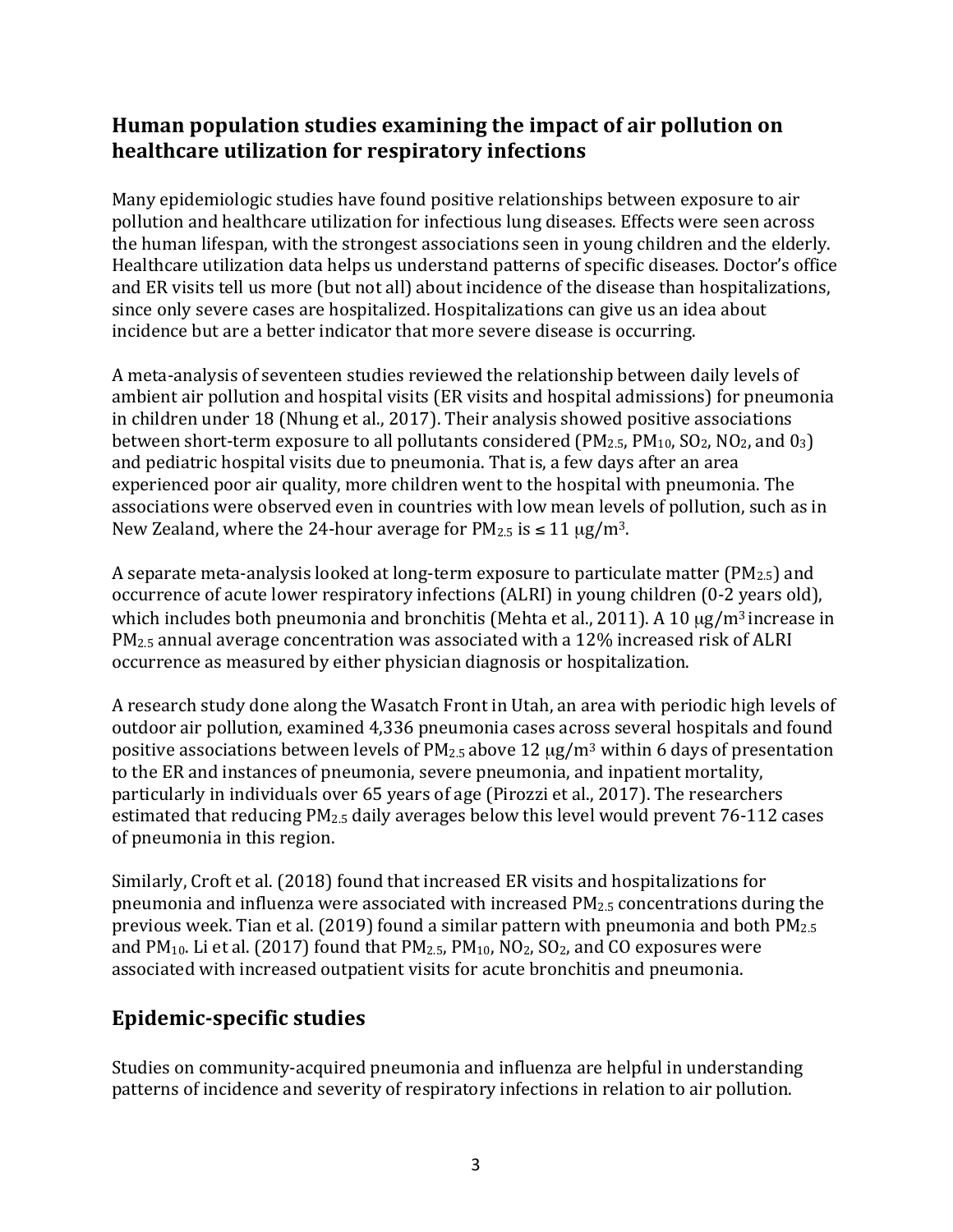However, when considering novel viruses against which no one has any level of immunity, we must also consider studies that specifically look at epidemic or pandemic viruses, which are limited in number and quality. It is important to remember that in epidemic situations, the main driver of disease occurrence and therefore mortality is the level of social interaction occurring, not air pollution.

A study from the National Bureau of Economic Research (Clay et al., 2018) examined historical mortality rates from the 1918 Spanish influenza pandemic, which infected onethird of the global population and killed over 50 million people. The researchers compared mortality rates between U.S. cities that primarily burned coal to generate electricity, a major source of air pollution at the time, versus those that did not. They estimate that the air pollution in those coal-powered cities was responsible for between 30,000 and 42,000 excess deaths  $(19-26\%$  of the total pandemic mortality).

An ecologic study done in China (Cui et al., 2003) found a positive association with regions of worse air quality – as measured by an index of particulate matter, sulfur dioxide, nitrogen dioxide, carbon monoxide, and ozone – and mortality rates from SARS (severe acute respiratory syndrome). They found that patients from regions with the worst air quality were twice as likely to die from SARS compared to those from regions with a low air pollution index. It should be considered that this study did not control for confounding factors such as socioeconomic status, smoking, age, and gender, which may have been hidden factors influencing the observed mortality rates.

## **Studies on COVID-19 and air pollution**

In March 2020, the Italian Society of Environmental Medicine observed in a position paper an association between the geographical distribution of daily  $PM_{10}$  exceedances (over 50  $\mu$ g/m<sup>3</sup>) and the spreading of COVID-19 prior to the shutdown imposed by the Italian government. The researchers hypothesized that the high COVID-19 mortality rates in northern Italy may be related to high particulate matter levels in the region. They also proposed that particulate matter may act as a physical "carrier" for the spread of the disease, and that more research should be done to determine if this could be true. A more conservative conclusion would be that long-term exposure to air pollution chronically impairs human health and thereby leads to worse disease outcomes for those who have acquired the disease. However, in a preliminary paper, not yet peer reviewed (Setti et al., 2020), scientists have found COVID-19 RNA on the surface of  $PM_{10}$  from samples collected near an industrial site in Bergamo, Italy. No assumptions can yet be made from this finding since we don't yet know whether the virus survives or can infect people after being inhaled while adsorbed to particulate matter.

Epidemiologists from Harvard looked at long-term  $PM_{2.5}$  averages and mortality rates from COVID-19 for 3,000 U.S. counties (98% of U.S. population) up to April 22, 2020. In a notyet-peer-reviewed paper (Xiao et al., 2020), the researchers calculate that each  $1 \mu g/m^3$ increase in the 17-year average  $PM_{2.5}$  level for a given county is associated with an 8% increase in the COVID-19 death rate. This study did control for the following confounders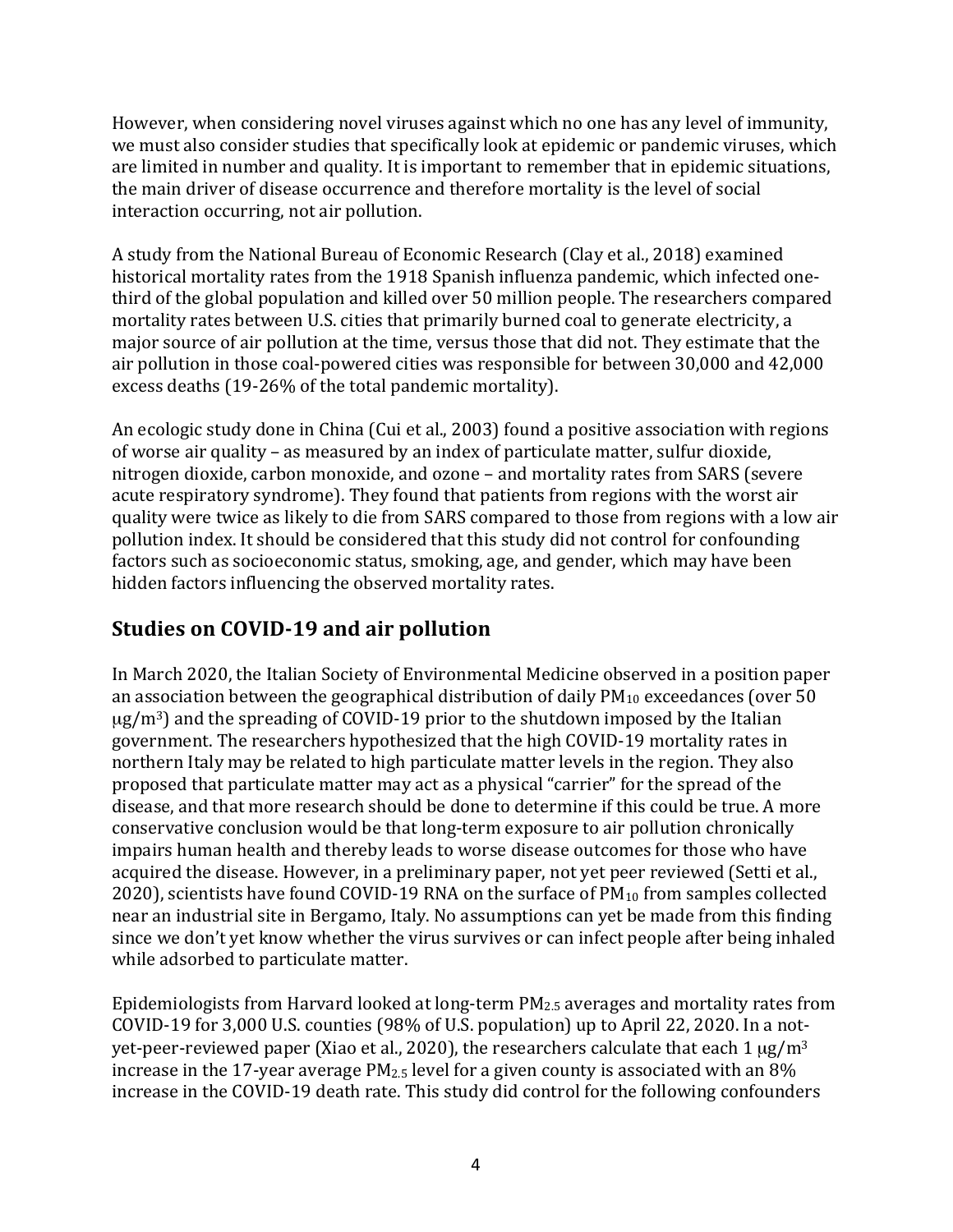at the county level: population density, age, poverty level, race, education level, socioeconomic status, obesity, smoking status, number of hospital beds, average temperatures, and state level number of COVID-19 tests performed. But this was another ecologic study that did not measure exposure or outcome on the level of the individual, but rather on the county level. Such findings should be interpreted with caution. The authors hypothesize that since long-term exposure to  $PM_{2.5}$  adversely affects the respiratory and cardiovascular systems, it can also worsen the severity of COVID-19 symptoms and therefore may increase the risk of death in those who have acquired the disease.

#### **References**

- Bayram, H., Devalia, J.L., Khair, O.A., Abdelaziz, M.M., Sapsford, R.J., Sagai, M., & Davies, R. (1998). Comparison of ciliary activity and inflammatory mediator release from bronchial epithelial cells of nonatopic nonasthmatic subjects and atopic asthmatic patients and the effect of diesel exhaust particles in vitro. *Journal of Allergy and Clinical Immunology, 102, 771-782.*
- Becker, S., Soukoup, J.M., Sioutas, C., & Cassee, F.R. (2003). Response of human alveolar macrophage to ultrafine, fine, and coarse urban air pollution particles. *Experimental Lung Research*, 29, 29-44.
- Cao, Y., Chen, M., Dong, D., Xie, S., & Liu, M. (2020). Environmental pollutants damage airway epithelial cell cilia: Implications for the prevention of obstructive lung diseases. *Thoracic Cancer*, 11, 505-510. <https://doi.org/10.1111/1759-7714.13323>
- Chauhan, A.J. & Johnston, S.L. (2003). Air pollution and infection in respiratory illness. *British Medical Bulletin*, *68*, 95-112.
- Clay, K., Lewis, J., & Severnini, E. (2018). Pollution, infectious disease, and mortality: Evidence from the 1918 Spanish influenza epidemic. The Journal of Economic History, 78(4), 1179-1209. https://doi.org/10.1017/S002205071800058X
- Croft, D.P., Zhang, W., Lin, S., Thurston, S.W., Hopke, P.K., Masiol, M., Squizzato, S., van Wijngaarden, E., Utell, M.J., & Rich, D.Q. (2018). The association between respiratory infection and air pollution in the setting of air quality policy and economic change. Annals of the American Thoracic Society, 16(3), 321-330.
- Cui, Y., Zhang, Z., Froines, J., Zhao, J., Wang, H., Yu, S., & Detels, R. (2003). Air pollution and case fatality of SARS in the People's Republic of China: an ecological study. *Environmental Health: A Global Access Science Source, 2*(15).
- Devalia, J.L., Campbell, A.M., Sapsford, R.J., Rusznak, C., Quint, D., Godard, P., Bousquet, J., & Davies, R.J. (1993). Effect of nitrogen dioxide on synthesis of inflammatory cytokines expressed by human bronchial epithelial cells in vitro. American Journal of Respiratory Cell Molecular Biology, 9, 271-278.
- Frampton, M.W., Smeglin, A.M., Roberts Ir., N.J., Finkelstein, J.N., Morrow, P.E., & Utell, M.J. (1989). Nitrogen dioxide exposure in vivo and human alveolar macrophage inactivation of influenza virus in vitro. *Environmental Research, 48*, 179-192.
- Helleday, R., Huberman, D., Blomberg, A., Stjernberg, N., & Sandstrom, T. (1995). Nitrogen dioxide exposure impairs the frequency of the mucociliary activity in healthy subjects. *European Respiratory Journal*, 8, 1664-1668.
- Kumae, T., & Arakawa, H. (2006). Comparison of effects of in vivo nitrogen dioxide exposure starting from different periods on alveolar macrophage activity, assessed by a chemiluminescent technique in Brown-Norway rats. *Luminescence*, 21, 226-232.
- Li, R., Jiang, N., Liu, Q., Huang, J., Guo, X., Liu, F. & Gao, Z. (2017). Impact of air pollutants on outpatient visits for acute respiratory outcomes. International Journal of Environmental Research and Public Health, 14(47). https://doi:10.3390/ijerph14010047
- Mehta, S., Hwashin, S., Burnett, R., North, T., & Cohen, A.J. (2011). Ambient particulate air pollutions and acute lower respiratory infections: A systematic review and implications for estimating the global burden of disease. Air Quality and Atmospheric Health, 6, 69-83.
- Michael, S., Montag, M., & Dott, W. (2013). Pro-inflammatory effects and oxidative stress in lung macrophages and epithelial cells induced by ambient particulate matter. *Environmental Pollution*, 183, 19-29.